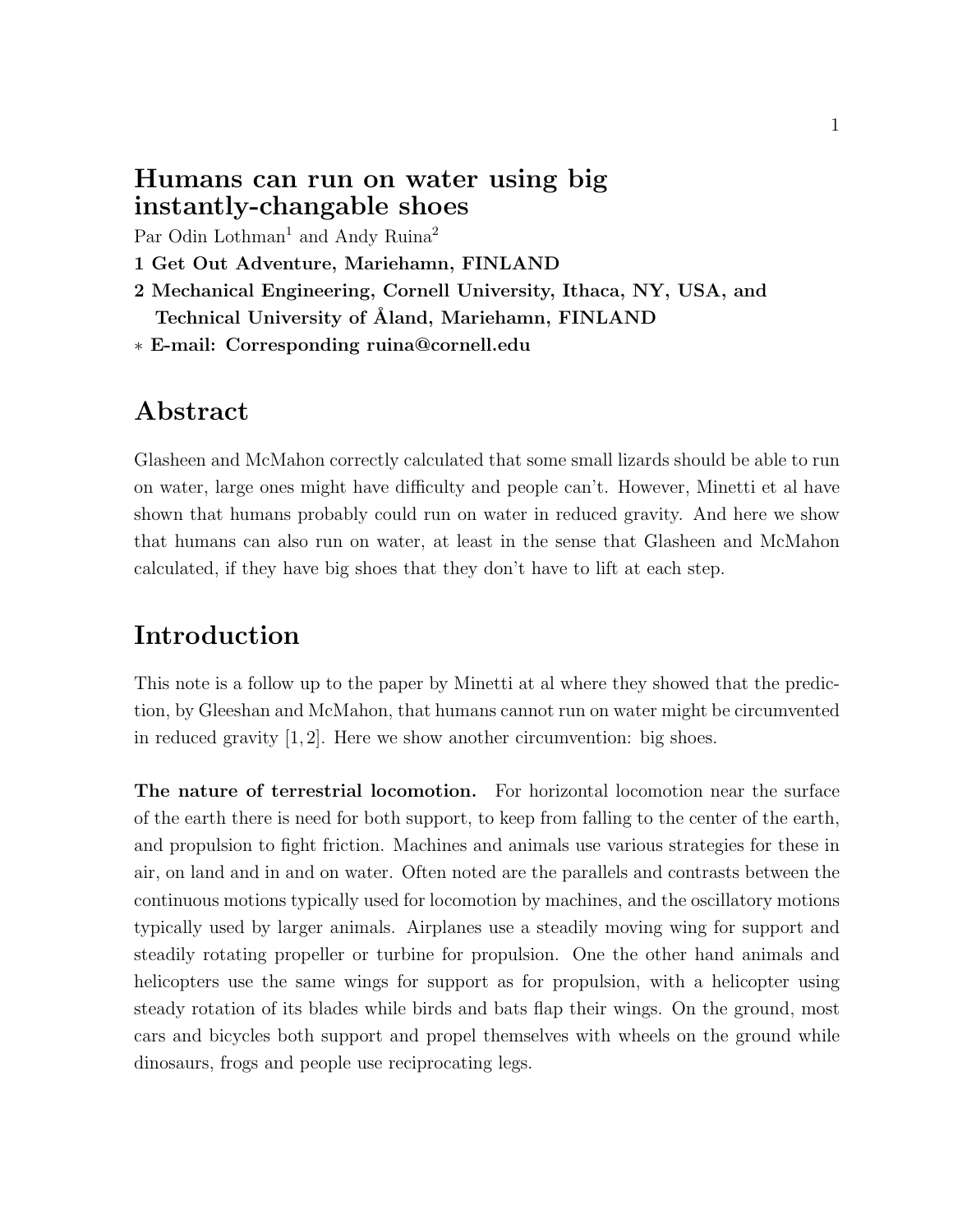In and on the water both animals and watercraft most commonly use hydrostatics for support. For propulsion animals tend to use oscillatory motions of fins, feet or arms while most boats use propellers. But there are water vehicles that use hydrodynamic, rather than hydrostatic, support including hydrofoils and planing boats. These tend to use one mechanism for support (a planing surface or underwater wing) and a rotary propeller for locomotion. Using the same hydrodynamics for both support and propulsion, while less common in water than air, is used by dolphins using fin thrust for both support and propulsion when they swim short distances with most of their bodies out of the water. Can people support and propel themselves with flapping wings? If the wings are in the air, the question is still open. But it is possible if the wings are in the water. The oscillating wing craft, the Pogofoil, was one of the first to do this [3].

An odd example on water that uses the same surface for support and propulsion is a fast- moving snow-mobile. A fast snowmobile can skim on the water using the same surface for both support and propulsion<sup>1</sup>. Of course there are other mechanisms for locomotion including rowing, skating, rocket packs, traveling waves along the body (snakes), rocking a sailboat in dead wind, etc. In this paper we focus on a legged analogue to a snow-mobile on water; in this case, both the support and propulsion come from 'feet'.

Running on water. Given the equations governing hydrodynamic support (see Eqn. 1 in Methods), can we predict who can run on water? Gleeshan and McMahon found that small lizards should be able to, that large lizards should have trouble and that people are under-powered by a factor of 20. Nonetheless, slapping water with feet does generate a vertical force and Minetti et al showed that running in place is possible if the subjects weight is reduced by about a factor of 7 (that is like  $g < 1.5 m/s^2$ ) and if the feet are slightly enlarged (with small fins). So running on the water in reduced gravity should be possible also.

What if people had big water shoes? Following the calculation assumptions in Gleeshan et al for lizards, where they assumed that the foot retraction force could be neglected, what if we also made the foot retraction force-free. The idea comes from a comment after a McMahon seminar in about 1992: Nick Trefethen said "I've got it, Lily pads!" to which Tom McMahon said "That's the best comment anybody has ever made at a seminar I've given." Twenty years later we tried it. The idea is to have flat plates on the water that provide little direct buoyancy. The person then steps from plate to plate getting support

<sup>1</sup>Don't try this at home.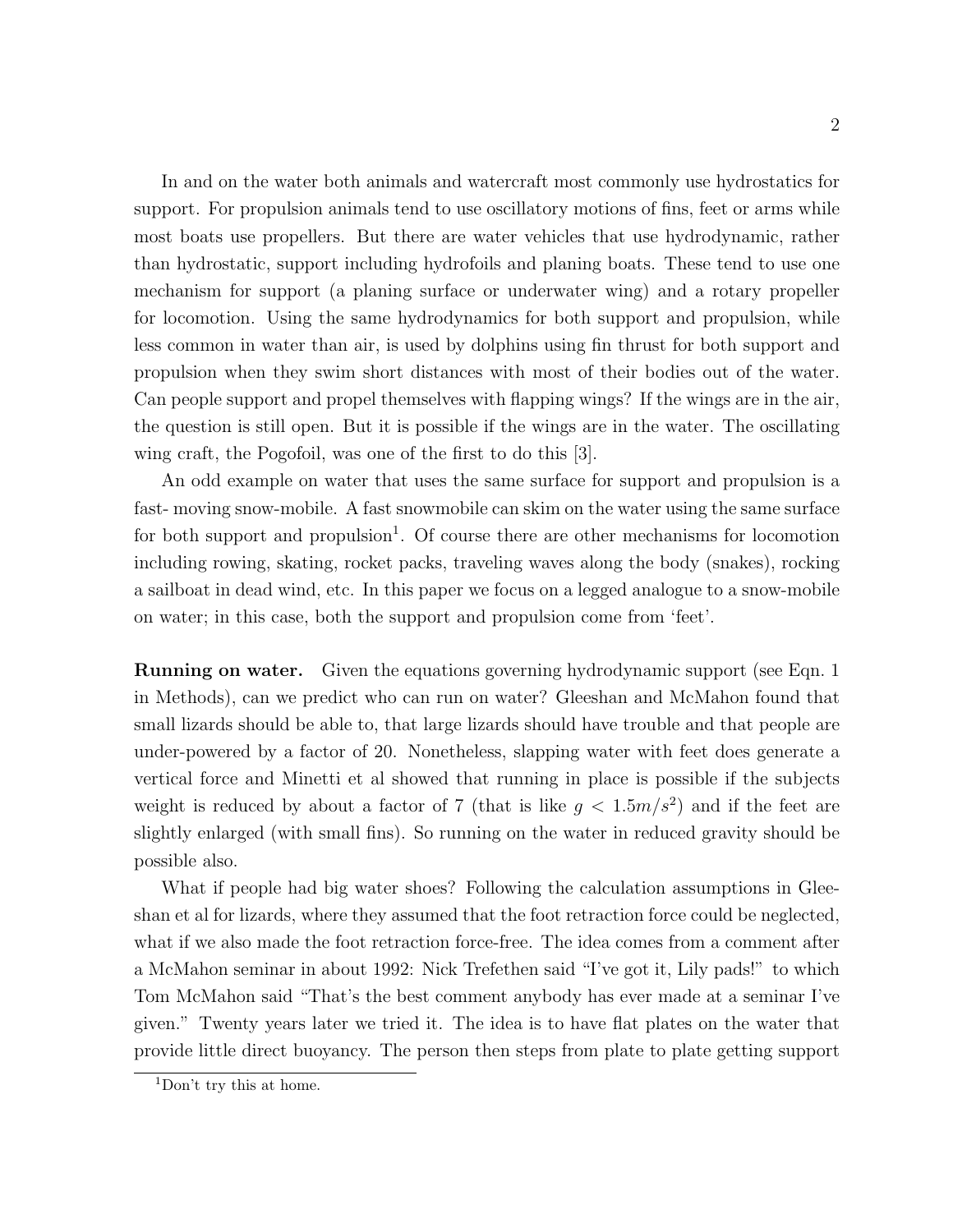by the same forces as used in the lizard calculations.

Calculating what a person or animal is capable of, a priori, can be done only approximately at best. For example, no calculation yet reasonably predicts how fast people can run on land. But we do have some reasonable constraints. Equation 1 (see methods) predicts that the mechanical power needed for body support gets arbitrarily small as the frequency of stepping gets arbitrarily large. This is similar to the towing force on water skis decreasing as the speed increases. But people can't swing their legs arbitrarily fast. Gleeshan and McMahon assume that the effort of leg swing is great enough so that people can't take one step in less than 0.26 s. Consistent with that, the Minetti et al subjects chose a step time from 0.26 s to 0.31 s. For our theory we use the somewhat longer step period chosen by our subject,  $t_s = 0.4s$ . Our subject had a flight time of about 0.1s so we further assume that the foot can press on the water for all of that  $t_c = 0.3s$  (i.e., a duty factor of .375 for each foot). We calculated the power required using two force profiles: a constant descent rate and a constant force (see methods).

### Results

Pre-trials used three single plates with areas of 0.47, 0.78 and 1.58  $m^2$ . The subject could easily hop on and off the large plate, could barely hop on and off the middle plate, and sank with the small plate no matter how quickly he tried to step. So for our running trial we used ten  $1m^2$  plates. We abandoned the idea of wearing the plates as snow-shoe-like water shoes, they were just too big and awkward. Our subject was a healthy 39 year old male who started his runs at the corner of a swimming pool. In the first three trials with spacings of 1.6 m (center to center) he could not run without losing balance. With a spacing reduced 1.2 m he could, after a failed run or two, run the full length of 10 pads reliably, getting tired, but able to do the task several times in a 30 minute period (see Figure 1 and online movie). It turns out that balance is a key issue. The pads tip if the force if off center. In normal running foot placement is the main mechanism for balance. On our pads the person has to land near the center at every step and this largely removes the use of foot placement for balance. Thus an accurate centered start is needed, or else the subject ends up falling off to one side.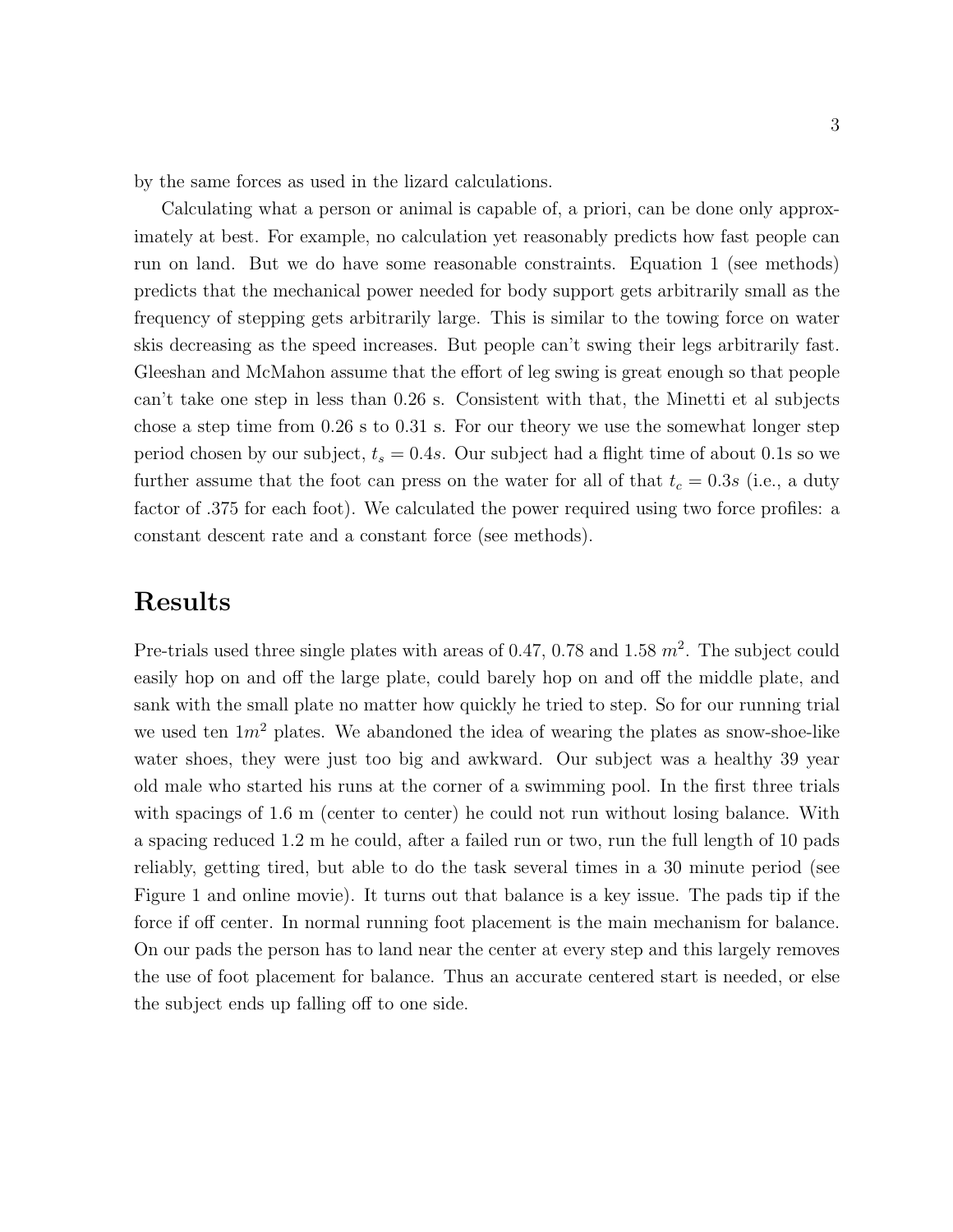# Discussion

Although the Froude number of our experiments was about 0.7, below the 1-80 range of the Gleeshan and McMahon test data, their drag formulas give reasonable results. The estimated power (work per unit time going into the pads, on average) was about 500 W, well below the peak power the subject might be capable of. The observed penetration was about 20 cm, in complete agreement with theory, up to measurement error. Assuming the subject was capable of 1000W for a short burst, we could have, according to our simulations, reduced the plate area by a factor of two, down to a size that we had deemed too small. Perhaps with practice this would have worked. The buoyancy of the cavity, even after the Gleeshan and McMahon reduction factor, accounted for an average lift of about 500N. The buoyant term was so large that the plate is predicted to come almost to a stop in the constant foot-force simulation.

How is this concept different from, say, hopping from floating boat to floating boat? In this case the buoyancy of the plates is a purely dynamic effect. You cannot stand on them (see online videos). The support comes from the inertia of the water under them, from the hydrostatic effect of the transiently opened cavity and from fluid drag, in analogy, as mentioned, with a snowmobile on water. It uses exactly the hydrodynamic ideas of Gleeshan and McMahon for the lizards, taking literally their idea of neglecting the forces to lift the feet. People in Northern sea areas have commented on jumping from ice 'flake' (a small flat ice berg) to ice 'flake' in late winter when the ice breaks up, jumping on flakes which they claim would sink if they stood on them. This is really the same effect as we see here, with perhaps a bigger contribution from the inertial term. There are also Shaolin (Konfu) munks who have developed a skill of running on a similar set of boards; they claim it takes many years to master [4].

Our subject reported a sensation similar to that of running up hill. In fact, if the plate velocities can be modeled as moving at constant speed during the contact phase, then the situation is, with a Galilean change of reference frame, identical to running up an escalator, slapping the feet on each step.

Have we really demonstrated, and explained, running on water? It's a matter of definition.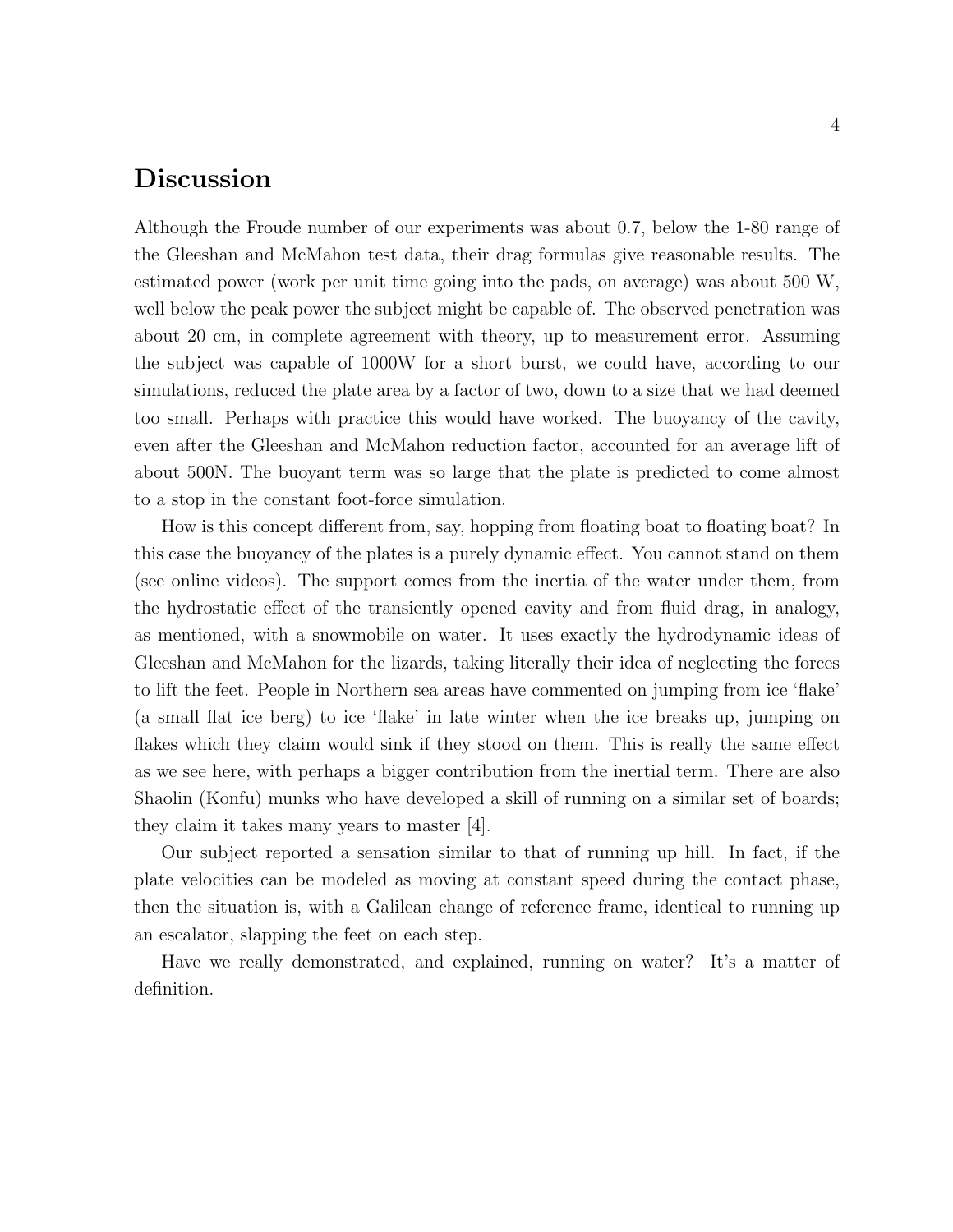### Materials and Methods

**Experiments.** The fit 39 y.o. male subject's weight was  $F = 830N$ . Because the empirical drag constants have a few percent error and we are applying them to a square rather than a circle, we add negligible error by using  $g = 10N/kg$  and  $\rho = 1000kg/m^2$ in all theory and experiments. The pads were made from 9 mm thick plywood with  $A = 1m<sup>s</sup>$ . The keels were boards  $(129cm \times 21cm \times 2.4cm)$ . The 'X' shape of the keel was so that for vertical motion the ideal drag calculations should be little altered (Fig. 1a. The total wood volume of  $0.022m^3$  displaced 220 N had a total dry mass of 10.5 kg. Because the wood was unpainted and absorbed water its mass was an unknown amount higher than 10.5 kg and the bouyant force something less than 220 N - 105 N = 115 N. This is a small but non-negligible contribution to the needed support of 830 N. The subject's chosen running period was  $t_s = 0.40 \pm .04s$  per step, longer than the 0.25 s of sprinters. The pads sank about  $h_{max} = 20 \text{cm}$  during each  $t_c = .3s$  contact time.

Theory. To estimate forces and power required we use the formulation of Glasheen and McMahon [2,5,6] reviewed in Minetti et al [1]. A foot pressing into the water is modeled as a round horizontal plate slapping and then penetrating. We write the net force  $F$  as a sum of three terms,

$$
F = \underbrace{\underbrace{0.7 \cdot \rho g A}_{C_H} \cdot h}_{C_H} + \underbrace{\underbrace{0.35 \cdot \rho A}_{C_D} \cdot h |h|}_{C_D} + \underbrace{\underbrace{4 \rho A^{3/2}}_{3\pi^2} \cdot h}_{C_M \approx 0.135 \rho A^{3/2}} \qquad (1)
$$

with h, h and  $h =$  depth, downwards velocity and acceleration of the plate from its start at the surface, respectively;  $\rho$  = water density;  $A$  = plate area; and  $C_H$ ,  $C_D$  and  $C_M$  = coefficients for hydrostatic, drag and added mass terms, respectively. The quadratic drag proportional to  $\dot{h}^2$  is written as  $\dot{h}|\dot{h}|$  so as to have the right sign in case of direction reversals. Even though the plate has a neglected volume, in the time period before water rushes on top of it, which is assumed to be the full duration of the stroke in this model, the hydrostatic force is the weight of the displaced fluid. However, the wave dynamics make cause a non-constant coefficient of drag which Glasheen and McMahon found they could well-fit assuming a height-independent drag and a reduction in the hydrostatic term (from  $\rho g Ah$  to 0.7 $\rho g Ah$ ). If the plate were circular, the added mass  $(0.135 \rho A^{3/2})$  is about two thirds of the volume of the half sphere under the plate. The three coefficients (0.7, 0.35,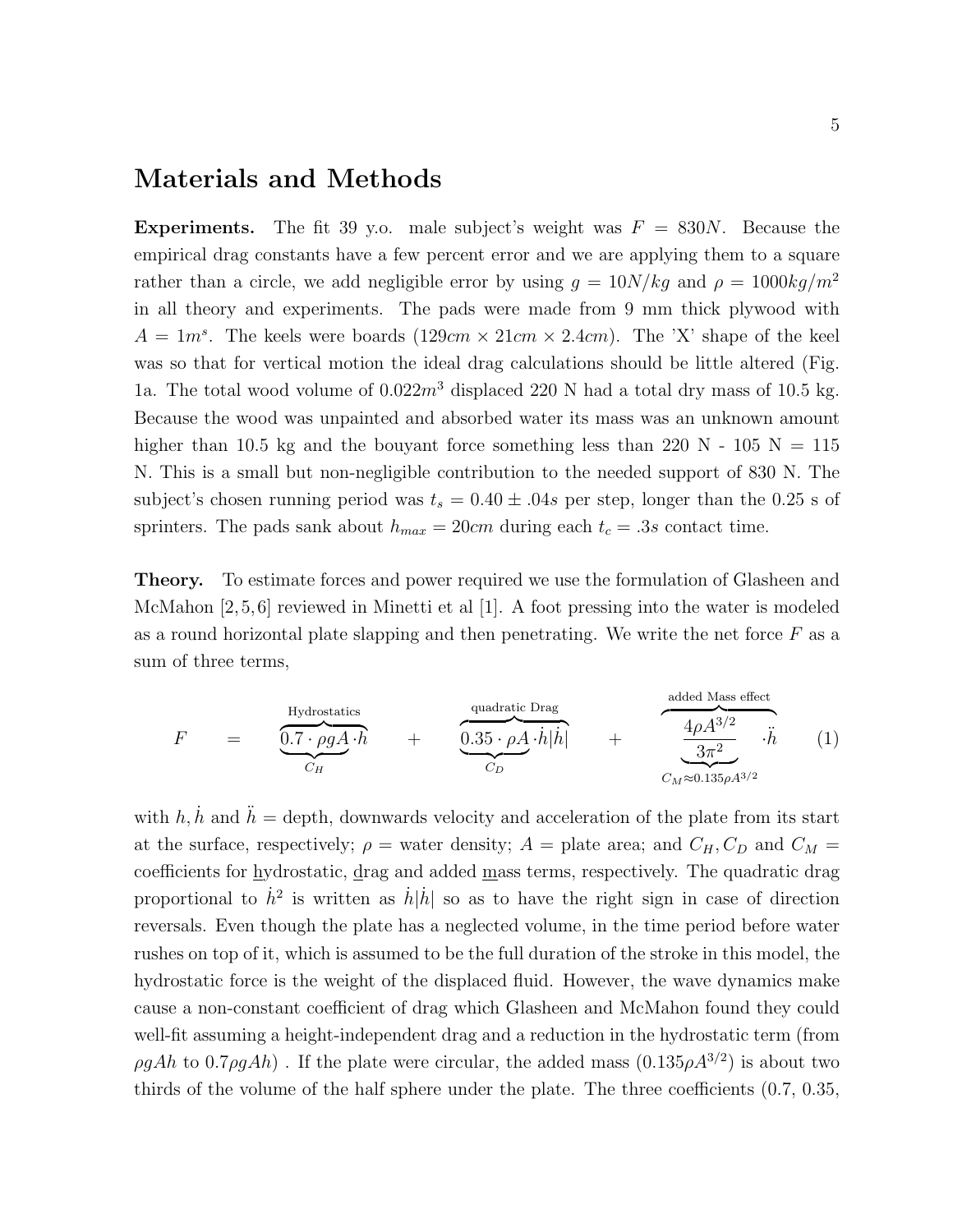and  $4/3\pi^2$ , although partially checked against theory [2], may be regarded as empirical constants. We use two models to estimate the velocity, penetration and power required.

**Constant**  $\dot{h} = v$  **model.** Assume the downwards stroke is at constant velocity during contact, then there is a slapping impulse  $c_Mv$  with an average force during contact of  $c_Mv/t_c$ , a constant drag  $c_Dv^2$  and an average hydrostatic lift of  $c_Hvt_s/2$ . These must add to give the average contact force  $F = F_s * t_s/t_c = 1110N$  where  $F_s = 830N$  is the weight of the subject. We can solve the resulting quadratic function to find  $v = 0.64m/s$ . We can also find the average power as the sum  $P_{ave} = c_M v^2/(2t_s) + c_D v^3 (t_c/t_s) + c_H v^2 t_c^2/2t_s =$ 460W. The penetration distance is  $h_{max} = v * t_s = 0.19m$ . The support force is born 60% by hydrostatic terms (the weight of the open cavity), 25% by the collision with the water added mass, and 15% by the quadratic drag term. The Froude number is about  $v^2/gr = 0.7$ , just below the very bottom of the range tested by Gleeshan and McMahon (Froude numbers from 1 to 80).

Constant F model. Assuming the foot contact force is constant during the contact time  $t_s$  we can find  $h(t)$  by numerically solving the differential equation:  $F = C_H h +$  $C_D\dot{h}^2 + c_M\ddot{h}$  with the initial conditions  $h(0) = 0$  and  $\dot{h}(0) = 0$  in the time span  $0 \le t \le t_c$ . With that solution we then find the penetration  $h_{max} = h(t_s) = .21m$ , the peak velocity  $\max(\dot{h}(t)) = .92m/s$  and the average power  $\int_0^{t_s} \dot{F} \dot{h} dt/t_s = F \cdot h(t_c) = 570W$  (code available online).

## Acknowledgments

Thanks to Fredrik Petterson and Sam Eklöw at Ålands Sjösäkerhetscentrum (Åland's Maritime Center) for permission to use, and help using, their safety training pool; to Nick Trefethen and Tom McMahon for their discussion which was the idea behind this experiment; and to Minetti et al, for inspiring us to finally write this up.

### References

1. Minetti A, Ivanenko U, Cappellini G, Dominici N, Lacquaniti F (2012) Humans running in place on water at simulated reduced gravity. in press: PLOS ONE .